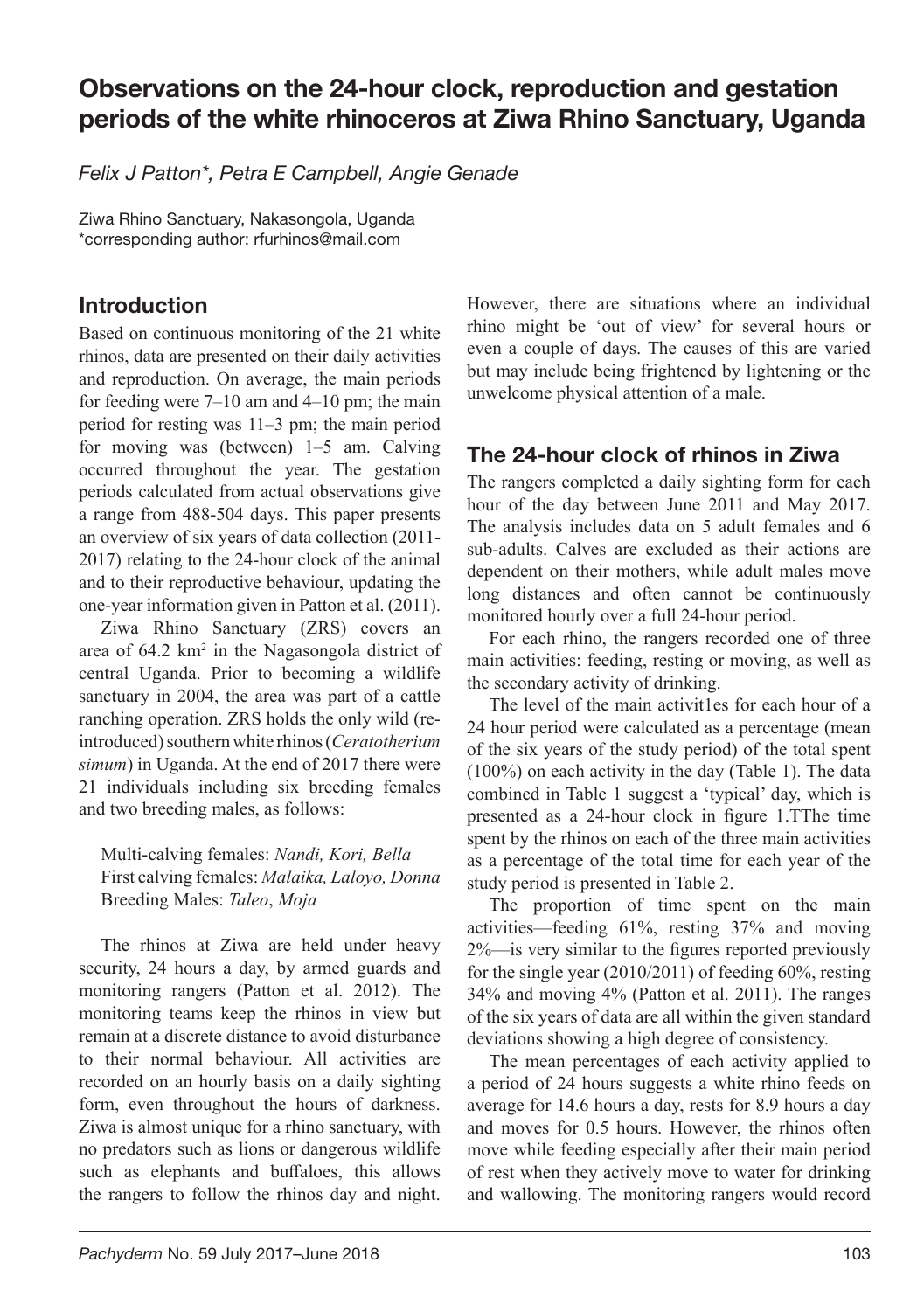Table 1. Main activities of white rhinos in Ziwa Rhino Sanctuary for each hour of the day as a percentage of total hours spent for each activity. Note: significant figures are shown in italics when negative, or in bold when positive.

| <b>Time</b> | <b>Moving</b>           | <b>Resting</b> | Feeding                 | <b>Drinking</b>         |
|-------------|-------------------------|----------------|-------------------------|-------------------------|
| 0100-0200   | 6                       | 7              | 2                       | 1                       |
| 0200-0300   | 7                       | 7              | $\overline{c}$          | $\theta$                |
| 0300-0400   | 6                       | 6              | $\overline{2}$          | 1                       |
| 0400-0500   | 6                       | 6              | $\overline{2}$          | 1                       |
| 0500-0600   | 5                       | 5              | 3                       | 1                       |
| 0600-0700   | $\overline{4}$          | 4              | $\overline{4}$          | 1                       |
| 0700-0800   | $\overline{2}$          | $\theta$       | 7                       | 1                       |
| 0800-0900   | $\overline{c}$          | $\mathbf{1}$   | 7                       | $\overline{2}$          |
| 0900-1000   | $\overline{3}$          | $\mathbf{1}$   | 6                       | $\overline{4}$          |
| 1000-1100   | 3                       | 4              | 5                       | 4                       |
| 1100-1200   | 3                       | 8              | $\overline{2}$          | $\overline{2}$          |
| 1200-1300   | $\overline{2}$          | 10             | $\mathcal{I}$           | $\overline{2}$          |
| 1300-1400   | 3                       | 10             | 1                       | $\overline{2}$          |
| 1400-1500   | 3                       | 9              | $\mathfrak{2}$          | 6                       |
| 1500-1600   | 5                       | 6              | 3                       | 12                      |
| 1600-1700   | 7                       | $\overline{2}$ | 6                       | 21                      |
| 1700-1800   | 3                       | 1              | 7                       | 17                      |
| 1800-1900   | 3                       | $\theta$       | 7                       | 7                       |
| 1900-2000   | $\overline{4}$          | $\theta$       | 7                       | 6                       |
| 2000-2100   | $\overline{4}$          | $\theta$       | 7                       | 4                       |
| 2100-2200   | $\overline{4}$          | $\mathbf{1}$   | 6                       | $\overline{2}$          |
| 2200-2300   | 5                       | $\overline{2}$ | 5                       | $\overline{2}$          |
| 2400-0100   | 5                       | 6              | 3                       | 1                       |
| mean        | $\overline{\mathbf{4}}$ | 4              | $\overline{\mathbf{4}}$ | $\overline{\mathbf{4}}$ |

the main activity as feeding and not moving. This can be seen in Table 1 where moving is recorded in all the hourly periods, though sometimes at a low level.

The "suggested clock" in Figure 1 shows that the main periods for feeding were 7–10 am and 4–10pm; the main period for resting was 11–3pm; the main period for moving was 1–5am. The remaining periods of 5–7am, 10–11am, 3–4pm and 10–1am show no preference for a particular main activity. Water was taken (mostly between) 3–6pm.

The data collected, presented here, are the most comprehensive for a full 24 hours of white rhino activity in the wild, especially the activity of rhinos at night.

Table 2. Percentage of time spent on each main activity of the white rhinos at Ziwa Rhino Sanctuary for the years 2011/2- 2016/7.

| <b>Time</b> | <b>Moving</b>  | <b>Resting</b> | Feeding   |
|-------------|----------------|----------------|-----------|
| 2016/7      | 1              | 38             | 61        |
| 2015/6      | 1              | 38             | 60        |
| 2014/5      | $\overline{c}$ | 37             | 62        |
| 2013/4      | $\overline{2}$ | 38             | 60        |
| 2012/3      | 3              | 37             | 60        |
| 2011/2      | $\overline{2}$ | 36             | 62        |
| mean        | $\overline{c}$ | 37             | 61        |
| <b>SD</b>   | 1              |                | 1         |
| range       | $1 - 3$        | $36 - 38$      | $60 - 62$ |
| hrs/24hrs   | 0.5            | 8.9            | 14.6      |

## Gestation period of white rhino in Ziwa

For each rhino, the rangers recorded activities, which include mating, births and related associations. This paper reports an analysis of some aspects of reproduction, which have rarely been recorded in wild white rhinos.

There have been 12 births in ZRS with known or estimated gestation periods.

The 12 births were distributed across the year as follows:

3 births in month of low rainfall (February)

7 births in months of high rainfall (April, August and September)

2 births in months of moderate rainfall (March and November).

The data indicate it is unlikely that rainfall has had an effect on the time of conception.

The gestation periods are known or can be estimated in 12 instances (Table 3). Schwarzenberger (2017), reporting on an analysis of nearly 20 years of gestation period data from zoos, gives a variation between 490 and 510 days. This is similar to the range of 480-548 days found by Rookmaaker (1989), where some of the highest figures were taken to be excessive. Observations are complicated, because it has been noted that mating can occur after conception, especially around 35 days (Schwarzenberger, pers. comm.). This information has been used to guide our data analysis particularly where there may be missing sighting data.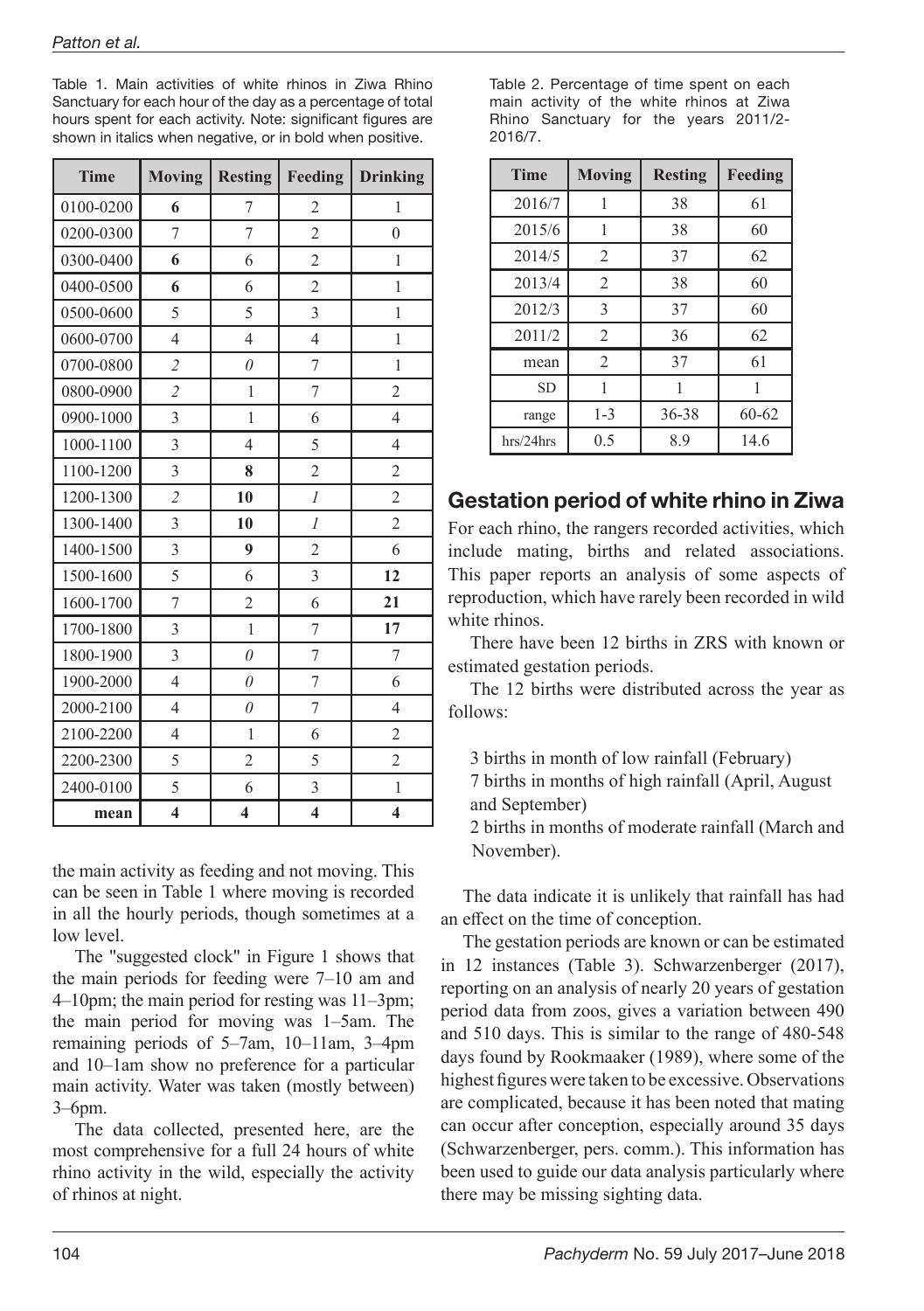

Figure 1. Diagram of the 'suggested' 24 hour clock of the main activities of the white rhinos at Ziwa Rhino Sanctuary, 2011-2017.

The periods between last observed mating and birth date are shown in Table 3. Taking into account the observation on gestation length made in zoos of between 490 and 510 days, some of the ZRS data were adapted for gestation length based on probable mating that occurred when the female was 'out of view'.

As shown in Table 4, the four means calculated from the gestation periods, uncorrected and corrected, all fall within the range reported by Schwarzenberger, showing the data from the wild herd in Uganda are comparable to that found in

| Mother/<br>female | <b>First</b><br>period | <b>Second</b><br>period | <b>Third</b><br>period |
|-------------------|------------------------|-------------------------|------------------------|
| Nandi             | 473                    | 500                     | 500                    |
| Bella             | 489                    | 507                     | 488                    |
| Kori              | 482                    | 495*                    | 490*                   |
| Donna             | 506*                   |                         |                        |
| Malaika           | 491                    |                         |                        |
| Laloyo            | 498                    |                         |                        |

Table 3. Gestation periods observed (days).

\*Estimated days

zoos, although gestation in ZRS was slightly shorter than those in the captive animals.

### Associations and Reproduction

In this analysis, an association was measured by the number of hours in a month when a breeding male was with a female. The two main times when a male would be likely to associate with a female were considered to be when a female was receptive to mating and at the birth of the resulting calf.

Figures 2a to 2f show how often the two breeding

Table 4. Mean  $\pm$  standard deviation for gestation length in days, calculated under different scenarios.

| Mean of 12 periods<br>uncorrected     | $508 \pm 33$ | range 475-541  |
|---------------------------------------|--------------|----------------|
| Mean of 12 periods<br>corrected       | $493 \pm 10$ | range 483-503  |
| Mean of 12 periods<br>corrected $(2)$ | $496 \pm 8$  | range 488-504* |
| Mean of 9 periods without<br>outliers | $492 \pm 10$ | range 482-502  |

\*observations for Nandi: 473 days was adjusted to 503 days.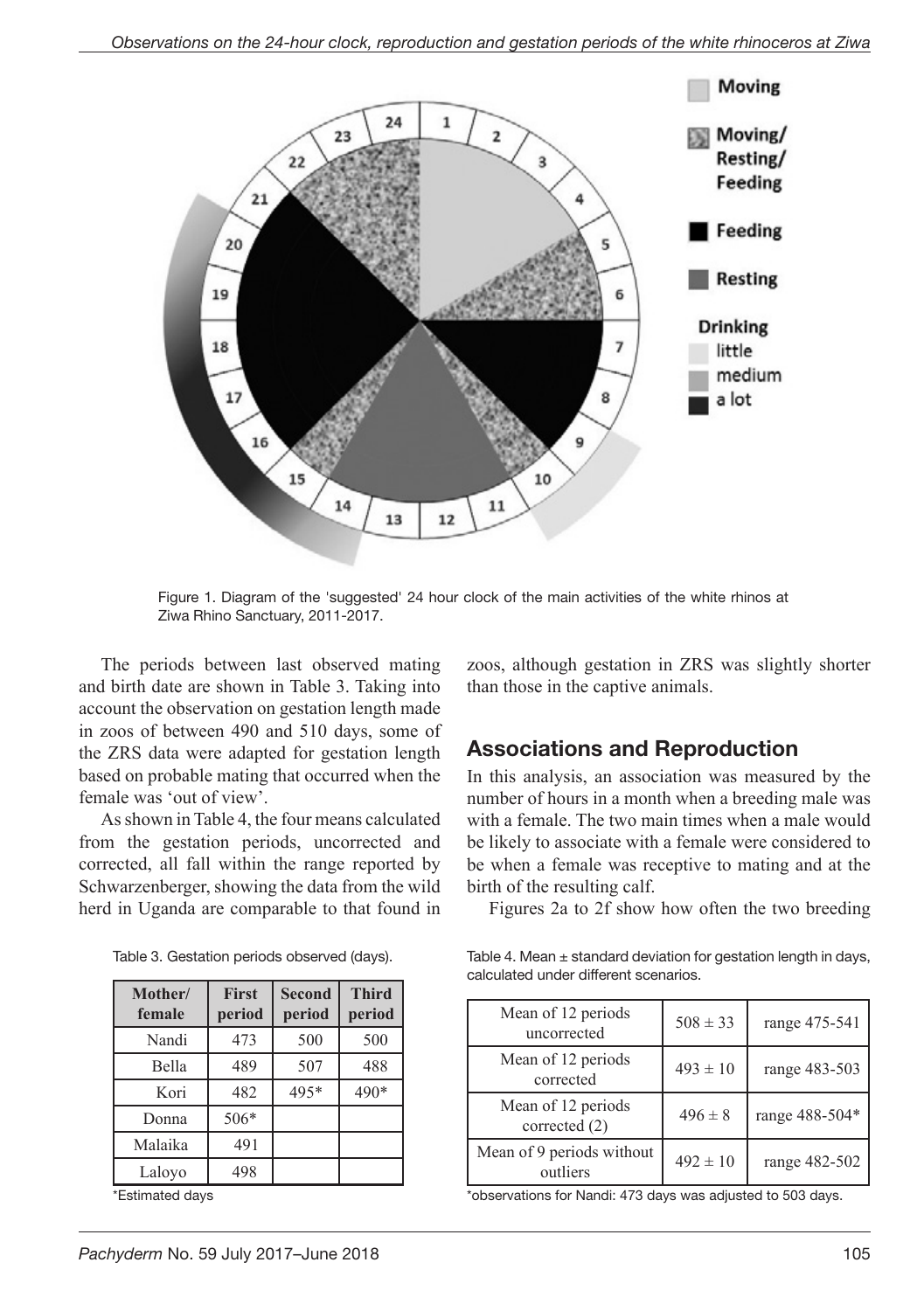males (*Taleo* and Moja) were found with each of the six breeding females, with the estimated dates of conception (493 days before birth date) and of calf birth highlighted.

The data consistently show that the level of association between a male and a female ready for mating increases markedly prior to conception and

drops off rapidly afterwards. At and around the time of birth of the resulting calf, the breeding male shows little interest in being present. However, as found by Coutts (2009), it is important to check by genetic testing, the true parentage of each calf born as behaviour data alone can be misleading.

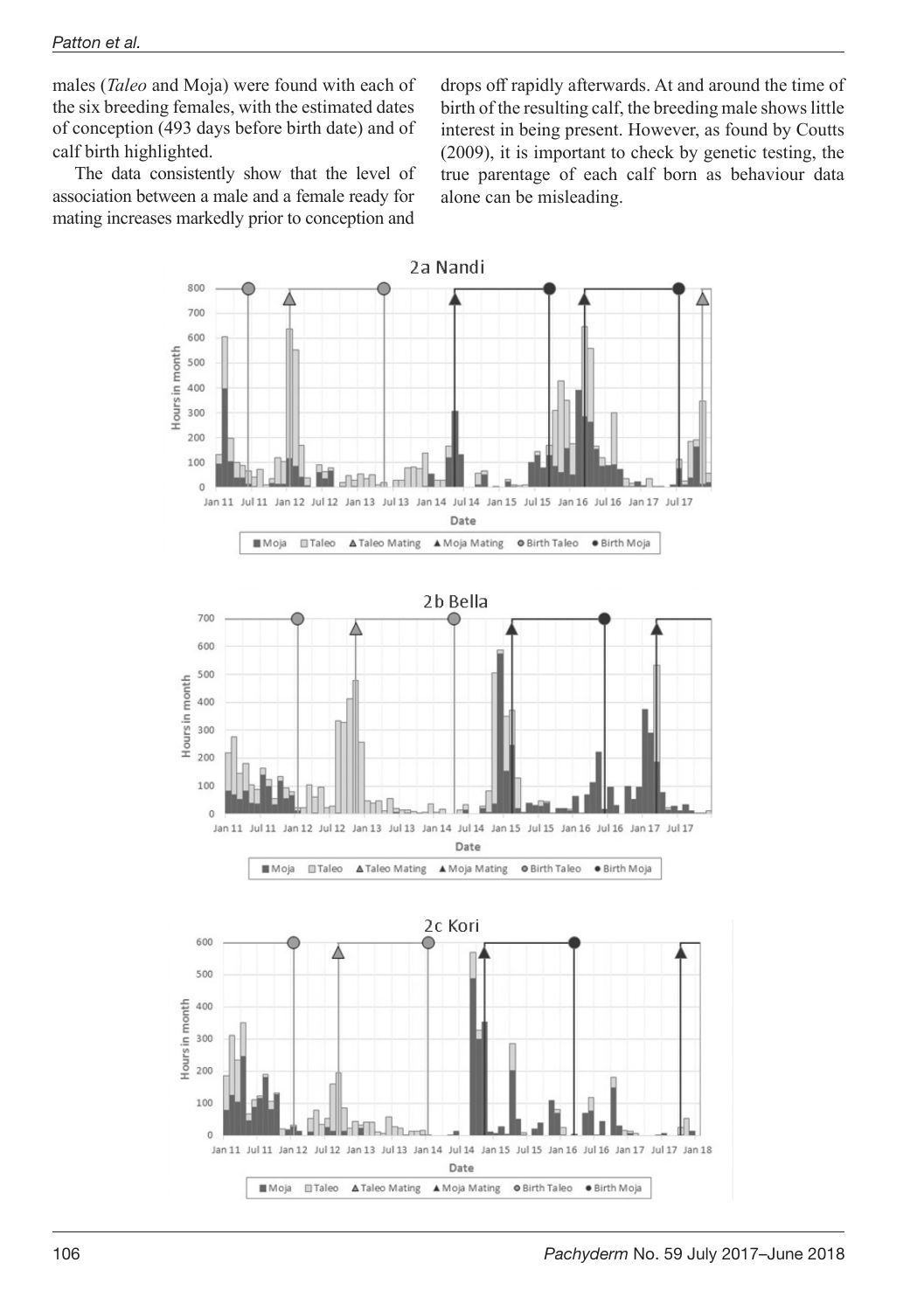